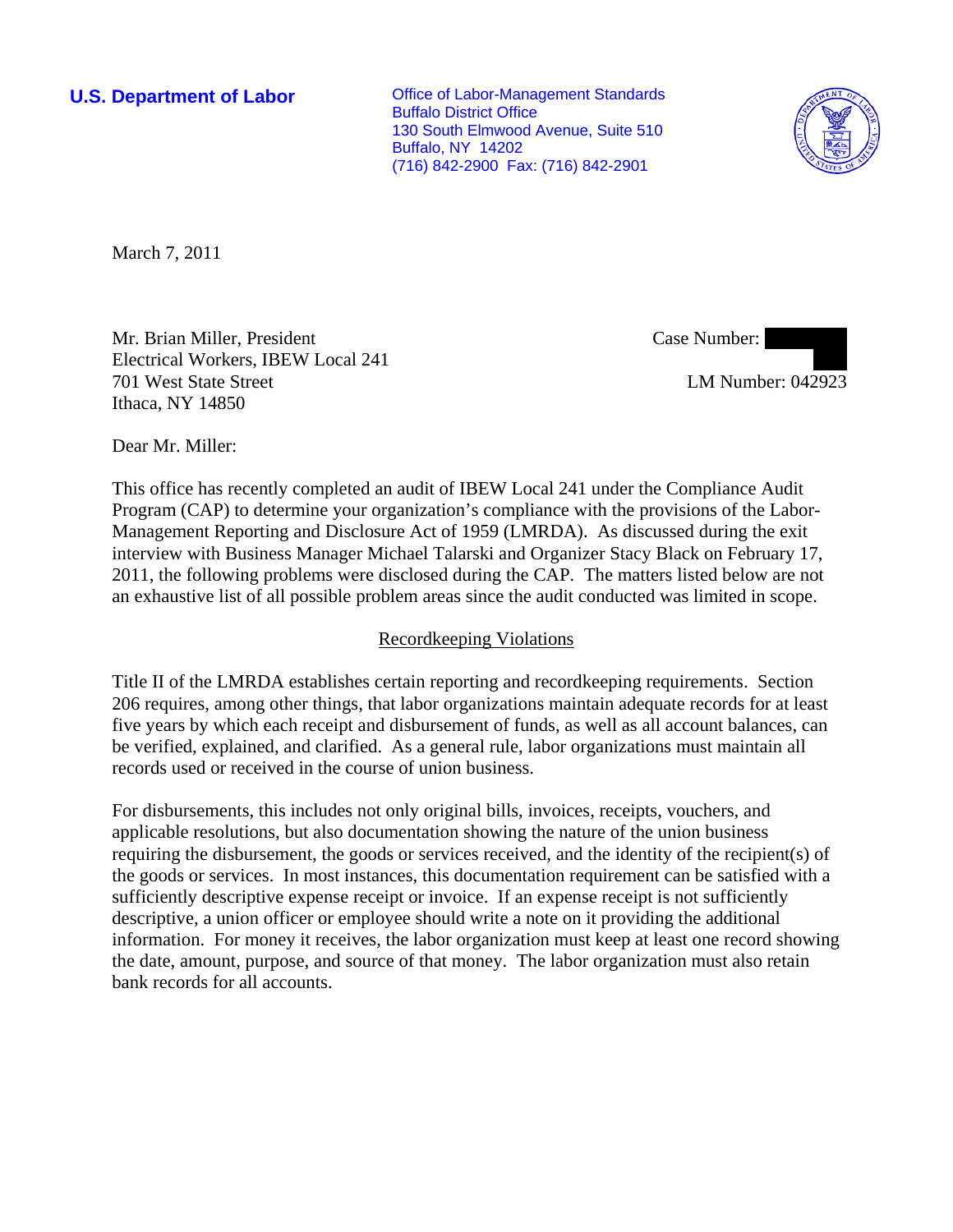Mr. Brian Miller March 7, 2011 Page 2 of 3

The audit of Local 241's 2009/2010 records revealed the following recordkeeping violations:

## 1. Credit Card Expenses

There were a number of transactions for which no receipts were maintained or available to support the transactions (this includes on-line purchases).

As noted above, labor organizations must retain original receipts, bills, and vouchers for all disbursements. The president and treasurer (or corresponding principal officers) of your union, who are required to sign your union's LM report, are responsible for properly maintaining union records.

## 2. Meal Expenses

Local 241 did not require officers and employees to submit itemized receipts for meal expenses totaling at least \$532. The union must maintain itemized receipts provided by restaurants to officers and employees. These itemized receipts are necessary to determine if such disbursements are for union business purposes and to sufficiently fulfill the recordkeeping requirement of LMRDA Section 206.

Local 241 records of meal expenses did not always include written explanations of union business conducted or the names and titles of the persons incurring the restaurant charges. Union records of meal expenses must include written explanations of the union business conducted and the full names and titles of all persons who incurred the restaurant charges. Also, the records retained must identify the names of the restaurants where the officers or employees incurred meal expenses.

3. Failure to Record Receipts

Local 241 did not record in its receipts records some employer dues checks and some checks totaling at least \$42,636. Union receipts records must include an adequate identification of all money the union receives. The records should show the date and amount received, and the source of the money.

Based on your assurance that Local 241 will retain adequate documentation in the future, OLMS will take no further enforcement action at this time regarding the above violations.

# Reporting Violation

The audit disclosed a violation of LMRDA Section 201(b), which requires labor organizations to file annual financial reports accurately disclosing their financial condition and operations. The